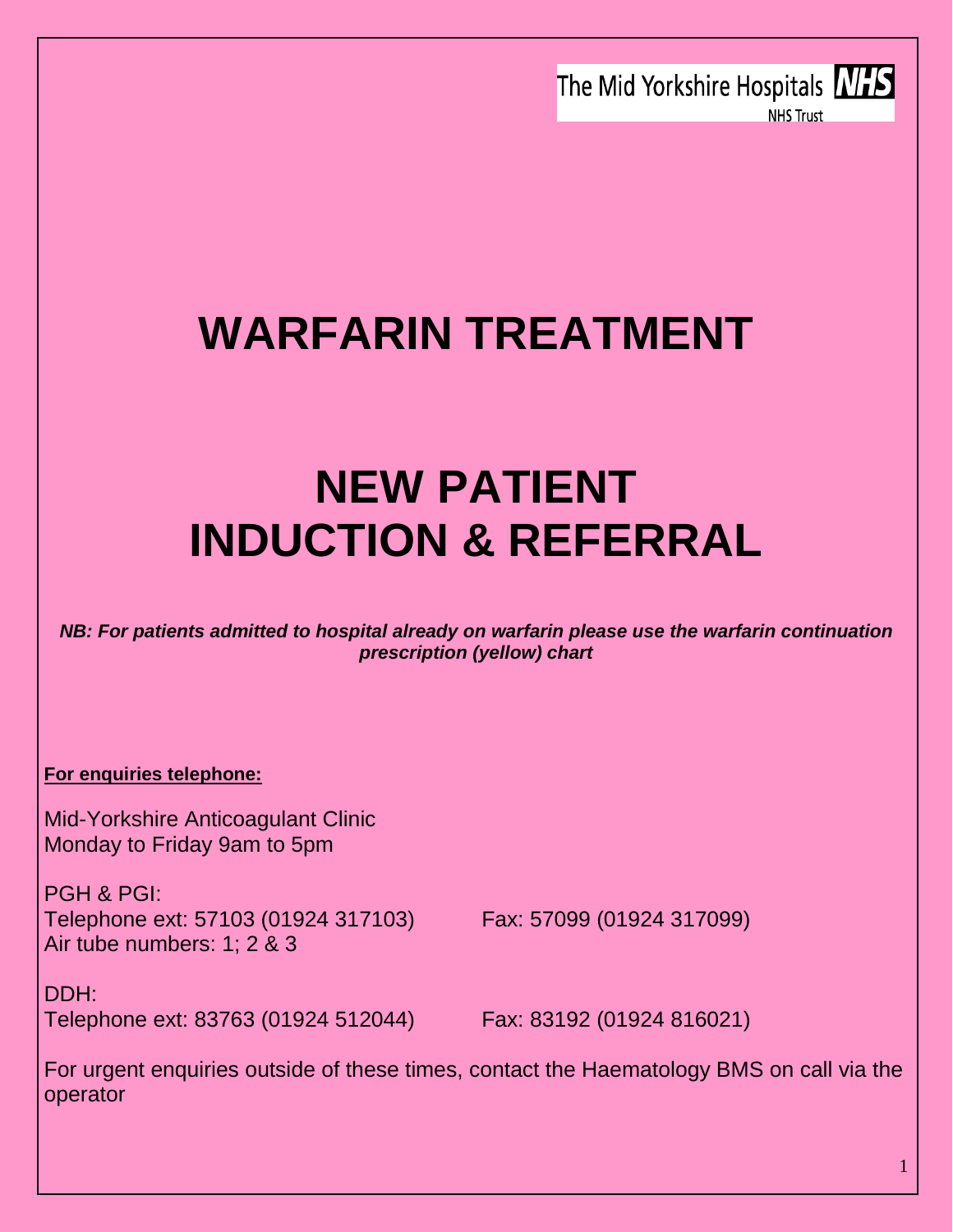#### **PROCEDURE FOR THE INDUCTION OF WARFARIN**

(Please detach this section from the referral & induction chart to keep on the ward for guidance)

#### **IN-PATIENT INDUCTION**

- Complete section one of the warfarin referral & induction chart on page 3 & patient details on page 4.  $\bullet$
- Send the chart with an INR, FBC (Day 1) and LFT(day 1) sample and request to the pathology laboratory
- Once the INR sample has been processed a dose of warfarin will be recommended by the anticoagulant  $\bullet$ clinic in line with the appropriate induction regime and the chart returned to the ward
- Follow the daily dosing advice in section two.
- Date of next required INR will be indicated on the induction chart. On this day, send the chart and an INR sample to the pathology laboratory

#### **DISCHARGE**

- All new patients to warfarin will be given a counselling appointment with the anticoagulant clinic where  $\bullet$ further information will be given to them about their warfarin treatment
- Ensure section one, two and three of the warfarin referral & induction chart are complete, fax page 3 & 4 to  $\bullet$ the anticoagulant clinic. (Original can be sent after discharge).
- Contact the anticoagulant clinic to arrange an outpatient appointment  $\bullet$
- Inform the patient of the appointment date, time and location.  $\bullet$
- Arrange hospital transport if required, arrange interpreter if required
- Ensure patient is given current patient information leaflet "Information for patients being discharged on warfarin"
- Ensure the patient knows what dose of warfarin to take until their appointment with the anticoagulant clinic

If the patient is discharged over the weekend contact the clinic on Monday to make appointment arranged.

#### **OUT-PATIENT INDUCTION**

- Complete section one and three of the warfarin referral & induction chart and send to anticoagulant clinic.  $\bullet$
- Telephone the anticoagulant clinic to arrange an outpatient appointment.
- Inform the patient of the appointment date, time and location and arrange hospital transport if medically required

| BCSH guidelines for Target INR's and duration of treatment (BCSH, 1998,2005 & 2011) |                             |                               |  |  |  |
|-------------------------------------------------------------------------------------|-----------------------------|-------------------------------|--|--|--|
| <b>Indication</b>                                                                   | <b>Target INR (range)</b>   | <b>Treatment Length</b>       |  |  |  |
| DVT (calf vein ie <b>not</b> extending into the popliteal vein))                    | 2.5 $(2.0 \text{ to } 3.0)$ | 6 weeks                       |  |  |  |
| DVT (proximal vein)                                                                 | 2.5 $(2.0 \text{ to } 3.0)$ | 3-6 months in first instance* |  |  |  |
| Recurrent DVT (on treatment when INR therapeutic)                                   | 3.5 $(3.0 \text{ to } 4.0)$ | Lifelong $*$                  |  |  |  |
| Recurrent DVT (off treatment)                                                       | 2.5 $(2.0 \text{ to } 3.0)$ | Lifelong*                     |  |  |  |
| <b>Pulmonary Embolism</b>                                                           | 2.5 $(2.0 \text{ to } 3.0)$ | 3-6 months in first instance* |  |  |  |
| Recurrent PE (on treatment when INR therapeutic)                                    | 3.5 $(3.0 \text{ to } 4.0)$ | Lifelong                      |  |  |  |
| Recurrent PE (off treatment)                                                        | 2.5 $(2.0 \text{ to } 3.0)$ | Lifelong                      |  |  |  |
| Arterial Embolus/Peripheral vascular disease                                        | 2.5 $(2.0 \text{ to } 3.0)$ | Lifelong                      |  |  |  |
| <b>TIA/CVA Embolic</b>                                                              | 2.5 $(2.0 \text{ to } 3.0)$ | Lifelong                      |  |  |  |
| <b>Atrial Fibrillation</b>                                                          | 2.5 $(2.0 \text{ to } 3.0)$ | Lifelong                      |  |  |  |
| <b>Mitral Valve Disease</b>                                                         | 2.5 $(2.0 \text{ to } 3.0)$ | Lifelong                      |  |  |  |
| <b>Heart Valve Replacement (Tissue)</b>                                             | 2.5 $(2.0 \text{ to } 3.0)$ | 3 months                      |  |  |  |
| Heart Valve Replacement (Mechanical)-<br><b>INR</b><br>target                       | Low risk- $2.5(2.0-3.0)$    | Lifelong                      |  |  |  |
| depends on thrombogenicity                                                          | Medium risk 3.0 (2.5-3.5)   |                               |  |  |  |
|                                                                                     | High risk 3.5 (3.0-4.0)     |                               |  |  |  |
| <b>Coronary Artery Stent</b>                                                        | $2.5$ $(2.0-3.0)$           | 3 months                      |  |  |  |
| Ischaemic Heart Disease/LV Dysfunction                                              | 2.5 $(2.0 \text{ to } 3.0)$ | Lifelong                      |  |  |  |

 **\*(Duration of warfarin treatment for VTE is usually confirmed after clinical review by Clinical Haematology)**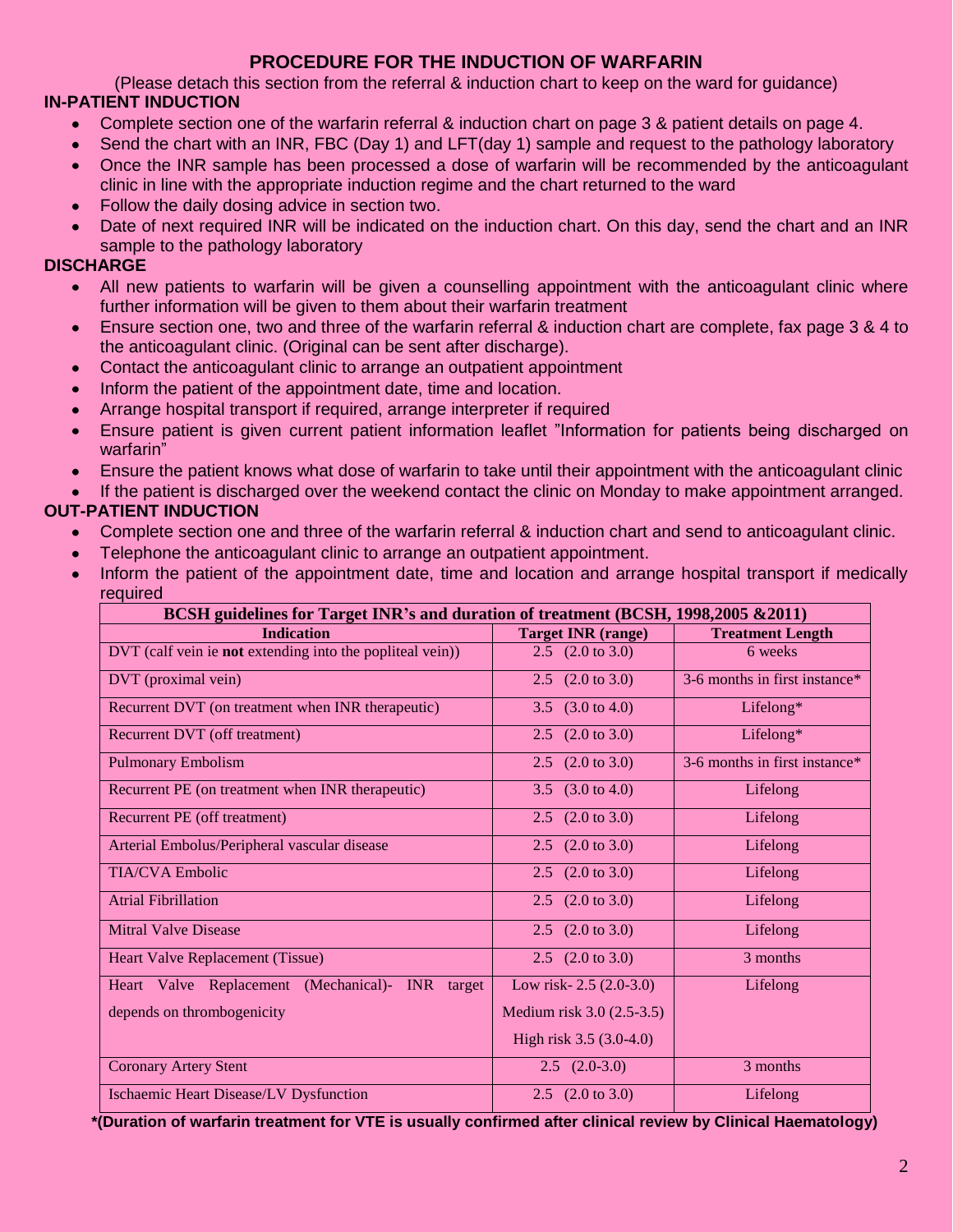Mid Yorkshire Hospitals NHS Trust

### **WARFARIN REFERRAL & INDUCTION CHART**

For patients admitted to hospital already on warfarin please use the warfarin continuation prescription (yellow) chart

| SECTION ONE: REFERAL TO ANTICOAGULANT CLINIC                                                                                                                                                                                                           |                 |  |  |  |
|--------------------------------------------------------------------------------------------------------------------------------------------------------------------------------------------------------------------------------------------------------|-----------------|--|--|--|
| <b>Patient details:</b>                                                                                                                                                                                                                                |                 |  |  |  |
|                                                                                                                                                                                                                                                        |                 |  |  |  |
|                                                                                                                                                                                                                                                        |                 |  |  |  |
|                                                                                                                                                                                                                                                        |                 |  |  |  |
|                                                                                                                                                                                                                                                        |                 |  |  |  |
|                                                                                                                                                                                                                                                        |                 |  |  |  |
|                                                                                                                                                                                                                                                        |                 |  |  |  |
|                                                                                                                                                                                                                                                        |                 |  |  |  |
| <b>Clinical information for anticoagulation:</b>                                                                                                                                                                                                       |                 |  |  |  |
| Reason for anticoagulation: $DVT \Box$ PE $\Box$ AF $\Box$                                                                                                                                                                                             |                 |  |  |  |
| Date of diagnosis                                                                                                                                                                                                                                      |                 |  |  |  |
|                                                                                                                                                                                                                                                        |                 |  |  |  |
| For DVT/PE was this hospital acquired (HA-VTE) ? Yes $\Box$                                                                                                                                                                                            | No <sub>□</sub> |  |  |  |
| (HA-VTE is a DVT or PE diagnosed more than 72 hours after current admission, or within 90 days of a previous                                                                                                                                           |                 |  |  |  |
| admission)                                                                                                                                                                                                                                             |                 |  |  |  |
| Has patient previously taken Warfarin? Yes $\Box$ No $\Box$ Was this for DVT/PE? Yes $\Box$ No $\Box$                                                                                                                                                  |                 |  |  |  |
|                                                                                                                                                                                                                                                        |                 |  |  |  |
|                                                                                                                                                                                                                                                        |                 |  |  |  |
| Target Range (See page 2 for BCSH guidelines) Proposed duration of treatment                                                                                                                                                                           |                 |  |  |  |
| Start date                                                                                                                                                                                                                                             |                 |  |  |  |
| Is patient currently taking: (a) Aspirin Yes $\Box$ No $\Box$ (b) Clopidogrel Yes $\Box$ No $\Box$ (c) Dipyridamole Yes $\Box$ No $\Box$                                                                                                               |                 |  |  |  |
|                                                                                                                                                                                                                                                        |                 |  |  |  |
|                                                                                                                                                                                                                                                        |                 |  |  |  |
| <b>Risk assessment:</b>                                                                                                                                                                                                                                |                 |  |  |  |
| Have you reviewed the indications and contraindications for use and assessed the appropriateness of                                                                                                                                                    |                 |  |  |  |
| the intended treatment against the patient's current health and social status, medication, other treatment                                                                                                                                             |                 |  |  |  |
| and patient's preferences? Yes $\Box$ No $\Box$                                                                                                                                                                                                        |                 |  |  |  |
|                                                                                                                                                                                                                                                        |                 |  |  |  |
|                                                                                                                                                                                                                                                        |                 |  |  |  |
| PLEASE ENSURE THIS FORM IS FULLY COMPLETED AND THAT THE DOCTOR REQUESTING INITIATION OF<br>WARFARIN HAS PERFORMED A RISK ASSESSMENT AND SIGNED TO CONFIRM THIS. ANY FORMS NOT<br><b>COMPLETED WILL BE RETURNED TO THE WARDS WITHOUT DOSING ADVICE.</b> |                 |  |  |  |

PLEASE KEEP THIS CHART ON THE WARD UNTIL DISCHARGE THEN FAX TO THE RELEVANT ANTICOAGULATION CLINIC AND FOLLOW THE CHECK LIST IN SECTION 3.